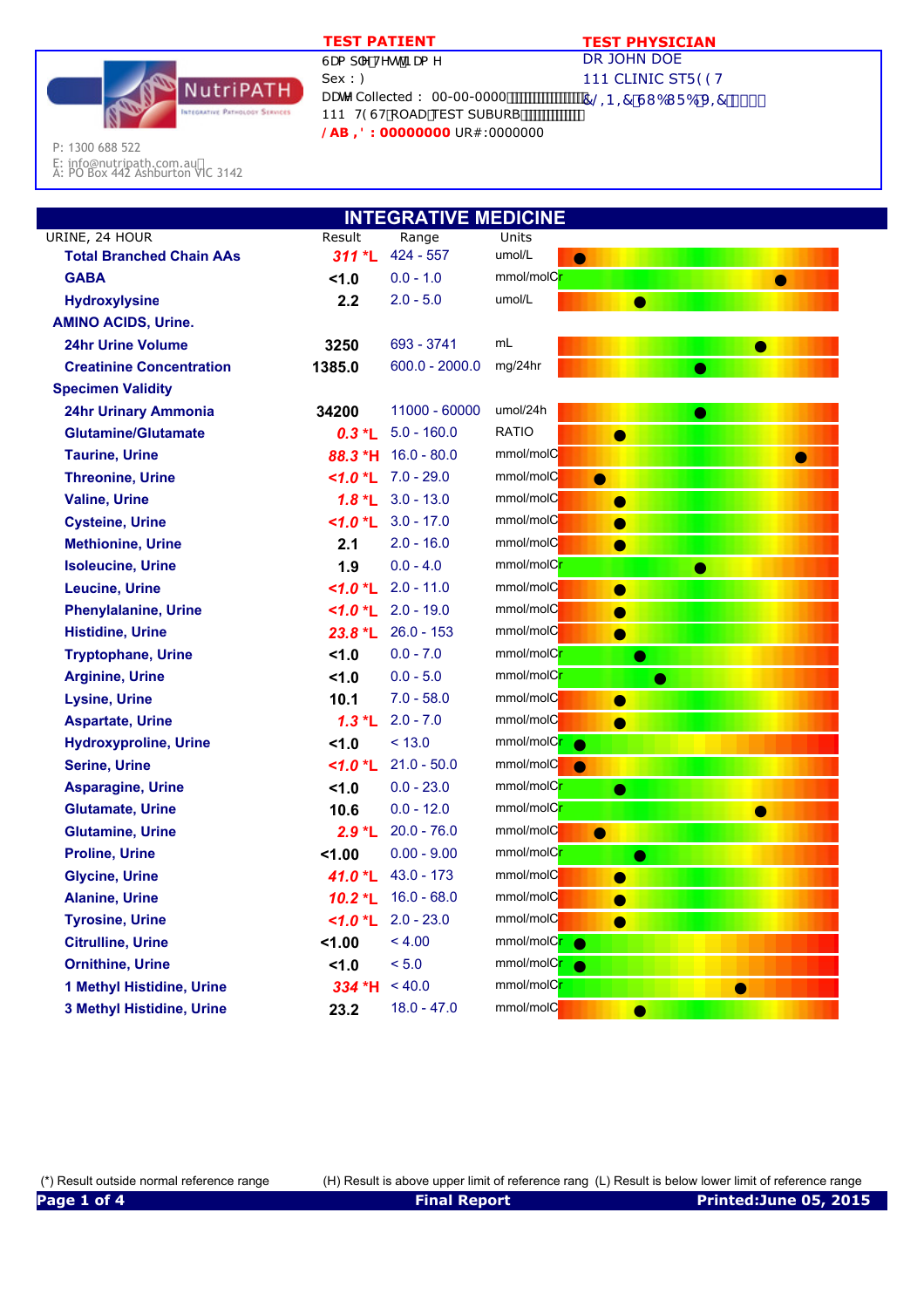

DR JOHN DOE 111 CLINIC STF 99H  $7@ - B = 7 G1 61 F6 J = 7$  \$\$\$ GUa d'Y HYghBUa Y  $Sex:$ : DUHY Collected : 00-00-0000 111 H9GH ROAD TEST SUBURB **/AB ,': 00000000** UR#:0000000  **TEST PATIENT TEST PHYSICIAN**

## E: info@nutripath.com.au A: PO Box 442 Ashburton VIC 3142

P: 1300 688 522

## **Amino Acids Comment**

## **Glutamine/Glutamate LOW**

**The low glutamine : glutamate ratio in this specimen may indicate specimen decay. When aged, warmed or improperly preserved, urine glutamine readily breaks down to glutamate and ammonia, hence the test results may not be truly representative for this patient. However, high levels of glutamate can be associated with gout or metabolic acidosis, and thereby are not an indication of specimen decay. Likewise, chronic alcoholism and negative nitrogen balance are associated with physiologically low levels of glutamine.**

**Histidine Low - check dietary protein, or malabsorption if other essential AAs are low. Low histidine is associated with rheumatoid arthritis and folate deficiency. Treatment: Folate 800mcg; Histidine 500mg TID.**

**Leucine Low - potential catabolism of skeletal muscle. Check 3-methylhistidine to confirm this. Treatment: Use a balanced or custom mixture of essential amino acids,**

**Phenylalanine Low - can result in altered thyroid function and catecholamine deficits including symptoms of depression, cognitive disorders, memory loss, fatigue, and autonomic dysfunction. Reduce lifestyle stressors and supplement phenylalanine. Treatment: Use a balanced or custom mixture of essential amino acids,**

**Threonine Low - can result in hypoglycemic symptoms, particularly if glycine or serine is also low. Threonine is the precursor of serine and glycine, and is required in the formation of glycoproteins that are essential in immune function. Threonine is slowly absorbed and is often low as a result of rapid transit time, maldigestion or insufficient quality or quantity of dietary protein. Meats, poultry, fish, some nuts and peanuts and, cheeses are good sources of Threonine. Treatment: Use a balanced or custom mixture of essential amino acids,**

**Tryptophan Low - commonly correlated with depression, insomnia, and schizophrenia. Supplementation with 5-hydroxy-tryptophan (5-HTP) may help. 5-HTP is one enzymatic step away from serotonin. Treatment: 5HTP 50mg TID.**

**Valine Low - deficiency in this or other BCAAs indicates potential muscle loss. If several essential Amino Acids (AAs) are low, check for adequate stomach acid. Treatment: Supplement the BCAAs.**

**Glycine Low - possible generalized tissue loss, glycine being part of the nitrogen pool and important in gluconeogenesis. Supplement glycine. Treatment: Glycine 1000mg TID.**

**Serine Low - can lead to disordered methionine metabolism and deficits in acetylcholine synthesis. If simultaneous high threonine or phosphoserine, then need for vitamin B6, folate, and manganese is indicated.**

**Serine is plentiful in dietary protein and is also formed endogenously from dietary phosphoserine (magnesium dependent), glycine and threonine. In addition, serine is derived from glycolysis provided that the status of B-6 and magnesium are good. Serine is also required for proper metabolism of methionine; a blatant serine deficiency would be expected to be associated with low cysteine and cystathionine and, homocystinurea (elevated plasma homocysteine). Elevated phosphoserine: serine is a** 

**good indicator of functional magnesium insufficiency. Low urinary serine is usually**  (\*) Result outside normal reference range (H) Result is above upper limit of reference rang (L) Result is below lower limit of reference range **Page 2 of 4 Final Report Printed:June 05, 2015**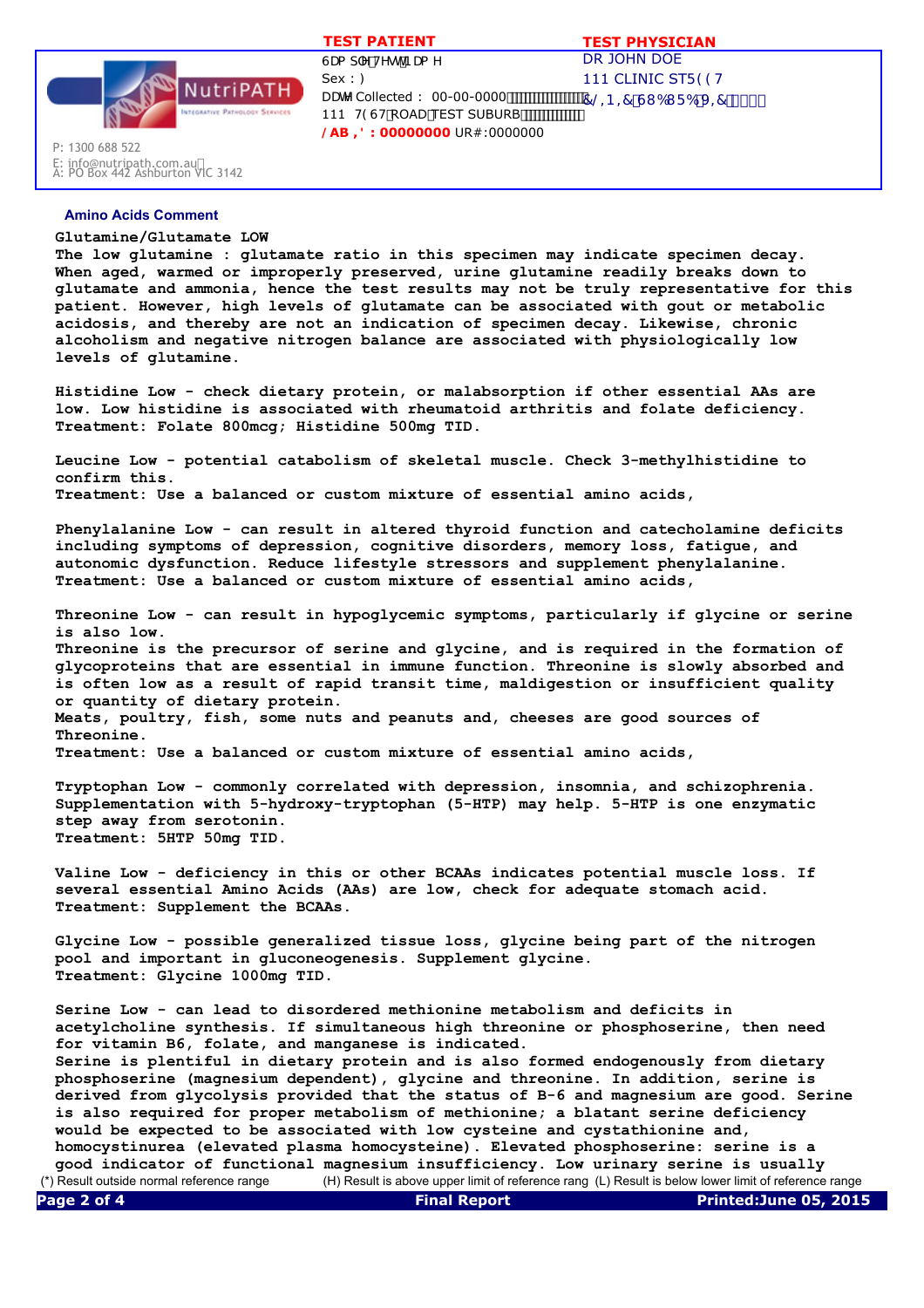

E: info@nutripath.com.au A: PO Box 442 Ashburton VIC 3142

P: 1300 688 522

DR JOHN DOE 111 CLINIC STF 99H  $7@ - B = 7 G1 61 F6 J = 7$  \$\$\$ GUa d'Y'HYgh'BUa Y  $Sex:$ : DUHY Collected : 00-00-0000 111 H9GH ROAD TEST SUBURB **/AB ,': 00000000** UR#:0000000  **TEST PATIENT TEST PHYSICIAN**

**associated with insufficient protein intake or malabsorption or magnesium deficiency. Treatment: B6 100mg; Mn 15mg; Folate 800mcg.**

**Taurine High - may be due to excessive inflammation in the body or to supplementation of other amino acids.**

**Elevated urinary taurine is usually associated with impaired renal conservation (wasting) due to competition by elevated levels of B-alanine (check B-alanine). Excessive levels of B-alanine are commonly associated with dysbyosis (bacterial and/or fungal). However, first rule out oral supplementation of taurine. B-alanine could also accumulate and compete for retention of taurine with a frank B-6 deficiency; in such a case one would also expect to see elevations in other amino acids that require transamination (eg. leucine, isoleucine, valine). Urinary wasting of taurine can be associated with low intracellular taurine that can negatively impact on intracellular electrolytes (magnesium, potassium, calcium, sodium). Taurine accounts for about 50% of the free amino acids in cardiac tissue, therefore taurine deficiency can result in arrhythmias.** 

**Taurine is also an important antioxidant, neurotransmitter (CNS), and a component of bile acids (fat and fat soluble vitamin absorption). Taurine is a key scavenger of hypochlorite ions, thus a shortage of taurine after viral or bacterial infections, or exposure to xenobiotics (eg. chlorine, chlorite, alcohol, aldehydes) can result in excessive inflammation or chemical sensitivity.**

**It can be futile to simply supplement Taurine (or magnesium) without correcting the cause of renal wasting of taurine, therefore a Comprehensive Stool Analysis test may be warranted.**

**Treatment: Vit E 800IU; Vit C 1g TID; b-carotene 25,000 IU; CoQ10 30mg; Lipoate.**

**Tyrosine Low - implicated in depression, hypothyroidism, and blood pressure disorders. If phenylalanine is normal or high (barring PKU), iron, vitamin C, and niacin supplementation might be indicated to help convert phenylalanine to tyrosine. Treatment: Iron 30mg; Tyrosine 500mg TID, Vit C 1g BID; Niacin 50mg.**

**Asparagine Low - can reflect functional need for magnesium in the conversion from aspartic acid. Supplement magnesium. Treatment: Mg 200mg BID.**

**Aspartate Low - inhibits ammonia detoxification in the urea cycle. Can be converted to oxaloactetate using B6 and a-KetoGluterate and thus enter the Krebs cycle. Low levels can reflect decreased cellular energy generation, seen as fatigue. Citric and aspartic acids can drive the Krebs (citric acid) cycle, when combined with B6 and a-KetoGluterate.** 

**Treatment:a-KetoGluterate 600mg BID; B6 100mg.**

**Glutamine Low - deficient intake or absorption of essential amino acids (glutamine is derived from histidine). Check overall amino acid level of diet. Glutamine is derived directly from dietary protein, and also formed endogenously by addition of ammonia to glutamate. In the CNS the formation of glutamine from glutamate provides a disposal mechanism that protects against excess accumulation of cytotoxic ammonia.**

**Low glutamine can be a result of protein malnutrition or negative nitrogen balance, incomplete digestive proteolysis or other malabsorption syndromes, or chronic alcoholism. Glutamine can also be low as a result of renal acidosis (low pH, high H+ ion concentration) that is associated with increased renal glutaminase activity and**